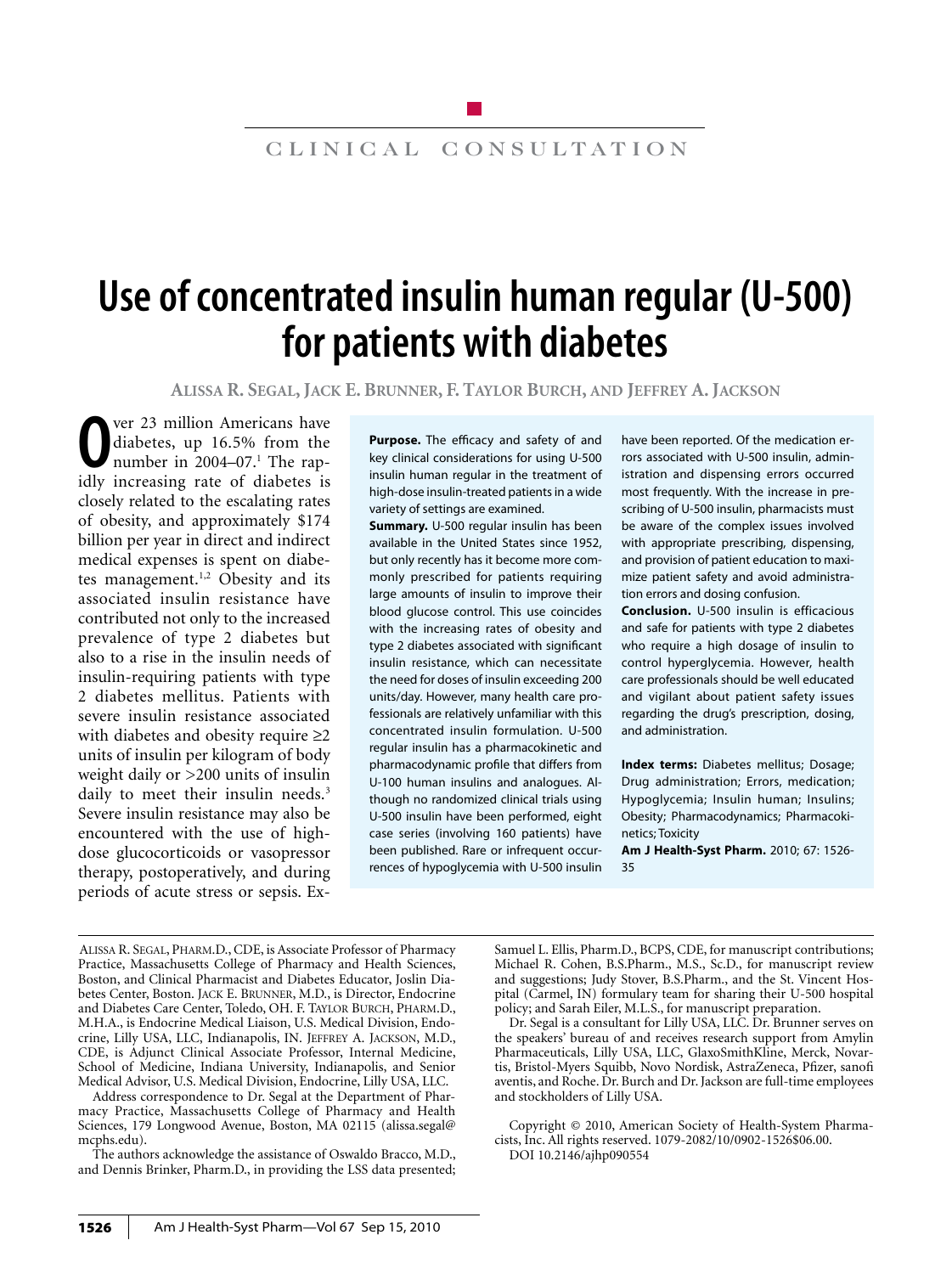*The* Clinical Consultation *section features articles that provide brief advice on how to handle specific drug therapy problems. All articles are based on a systematic review of the literature. The assistance of ASHP's Section of Clinical Specialists and Scientists in soliciting* Clinical Consultation *submissions is acknowledged. Unsolicited submissions are also welcome.*

treme insulin resistance, while very rare, can be seen with syndromic diabetes etiologies, such as insulin receptor defects (type A insulin resistance syndromes<sup>4</sup>), congenital<sup>5</sup> or acquired6,7 lipodystrophic diabetes, and insulin receptor autoantibodies (type B insulin resistance syndrome<sup>8</sup>). Historically, health care practitioners were reluctant to prescribe higher insulin doses due to concerns that exogenous insulin might be atherogenic.9 However, the results of several long-term clinical trials have diminished those concerns.<sup>9-12</sup> Current standards of care support increasing insulin doses to what is necessary to achieve glycemic targets.13,14 Careful avoidance of hypoglycemia is an additional goal for patients using insulin, particularly those at high risk for cardiovascular disease.

Treating patients with high daily insulin requirements can be quite challenging. Many of these patients continue to have inadequate glycemic control (glycosylated hemoglobin [HbA<sub>1c</sub>] values of ≥7%),<sup>13,14</sup> which predisposes them to long-term complications of diabetes despite receiving high doses of insulin via multiple daily injections or continuous subcutaneous infusion (insulin pump therapy).<sup>9-14</sup> Providing an appropriate amount of insulin in 100 units/mL (U-100) for these patients may be logistically difficult, and absorption of high-volume doses may be reduced.<sup>15</sup> Their insulin requirements may exceed 100 units in a single injection, thus exceeding the 1-mL maximum volume of U-100 insulin syringes or exceeding the 60–80-unit maximum doses deliverable with insulin pen devices. These high insulin doses may require five to eight separate injections daily or require changing of insulin pump reservoirs more frequently than every 24 hours, which is inconvenient and may reduce adherence to U-100 insulin regimens.

Concentrated (500 units/mL, U-500) insulin beef regular (Iletin, Eli Lilly and Company) entered the U.S. market in 1952 to address high insulin needs in patients with diabetes. Three decades later, in 1980, U-500 insulin pork regular (IletinII, Eli Lilly and Company) received marketing approval. U-500 insulin human regular (Humulin R U-500, Eli Lilly and Company in the United States; Actrapid U-500, Novo Nordisk in the United Kingdom [voluntarily withdrawn in 2008]) became commercially available in 1997. Its use, primarily in obese patients with type 2 diabetes requiring >200 units of insulin daily, increased by 137% from June 2007 to June 2009.16

This article discusses the efficacy and safety of and best practices and processes for the clinical use of U-500 insulin.

# **Time–action profile studies**

Figure 1 shows the comparative pharmacokinetic profiles of U-500 and U-100 pork regular insulins at doses of 0.25 unit/kg,<sup>17</sup> U-100 insulin human regular and insulin lispro at doses of 0.3 unit/kg, $18$  and U-100 isophane insulin human (neutral protamine hagedorn [NPH]) insulin and insulin glargine at doses of 0.3 unit/ kg.19 It is important to note that the studied doses for U-500 regular insulin (0.25 unit/kg) are considerably below those typically used in current clinical practice (approximately 0.4–1.0 unit/kg per injection), and the number of subjects studied was quite small  $(n = 6)$ .<sup>17</sup>

Early studies supported the concept of an inverse relationship between insulin concentration and insulin absorption.15,18 A study conducted by Galloway et al.<sup>17</sup> in 1981 found no statistically significant differences in serum insulin concentrations as the concentration of injected pork regular insulin increased from U-40 to U-100 to U-500. Time to peak blood glucose response was significant, though mildly delayed, with U-500 versus U-40 and U-100*.* Differences in magnitude of peak effects were inconsistent: in one experiment, U-500 had a lower peak effect compared with U-40; in another, the peak effect of only U-500 differed from that of U-100 pork regular insulin. A delay in absorption with U-500 versus U-100<sup>125</sup> I-labeled NPH insulin was observed in pigs*.* 19

Recently, results of the first pharmacokinetic and pharmacodynamic studies of U-500 insulin human were reported*.* 20,21 The first study found that the onset of action occurred within 30 minutes, peak insulin levels occurred at 1.75–4 hours, peak pharmacodynamic action occurred at 3.5–4.5 hours, and the duration of action was 6 to >10 hours with considerable intrasubject variability in nonobese healthy subjects  $(n = 3)$ given U-500 insulin  $(0.2 \text{ unit/kg})$ .<sup>20</sup> A second study using the same dose in obese subjects (*n* = 2) found a time to onset of 45 minutes, a peak pharmacodynamic action occurring at 7–8.5 hours, and a duration of action of 11.5 hours.<sup>21</sup> Thus, U-500 insulin has both a bolus effect with similar onset and slightly delayed peak effect compared with U-100 insulin and a basal effect with a duration of the "tail" expected to be considerably longer with higher doses than those typically used in practice (Figure 1).17 The lack of robust pharmacokinetic and pharmacodynamic studies of U-500 at higher doses is a major scientific and clinical gap, and studies are needed to determine the effect of obesity on the time–action profile of insulins.22 Currently, one such study of U-500 with over 20 participants is in progress.<sup>23</sup>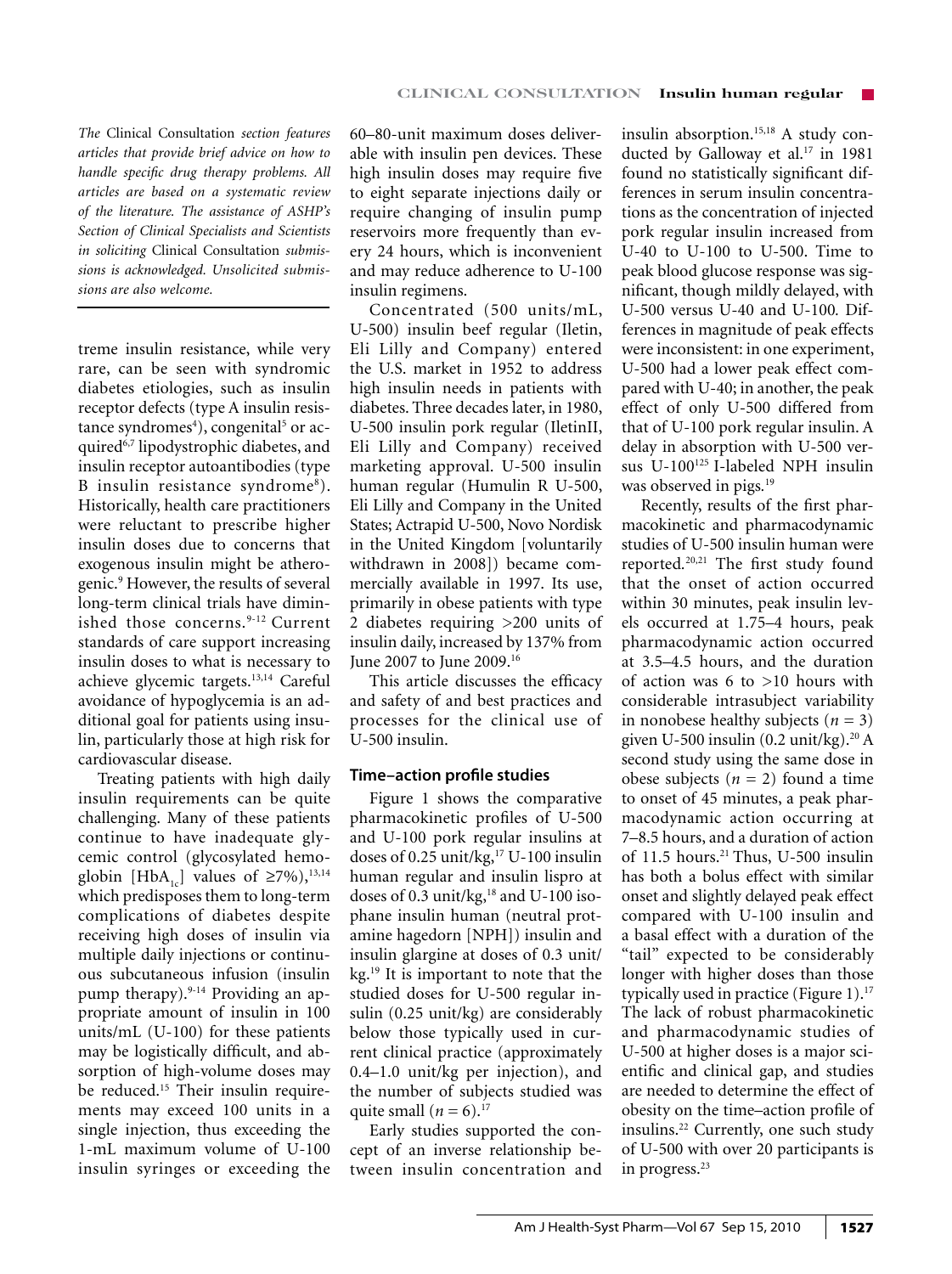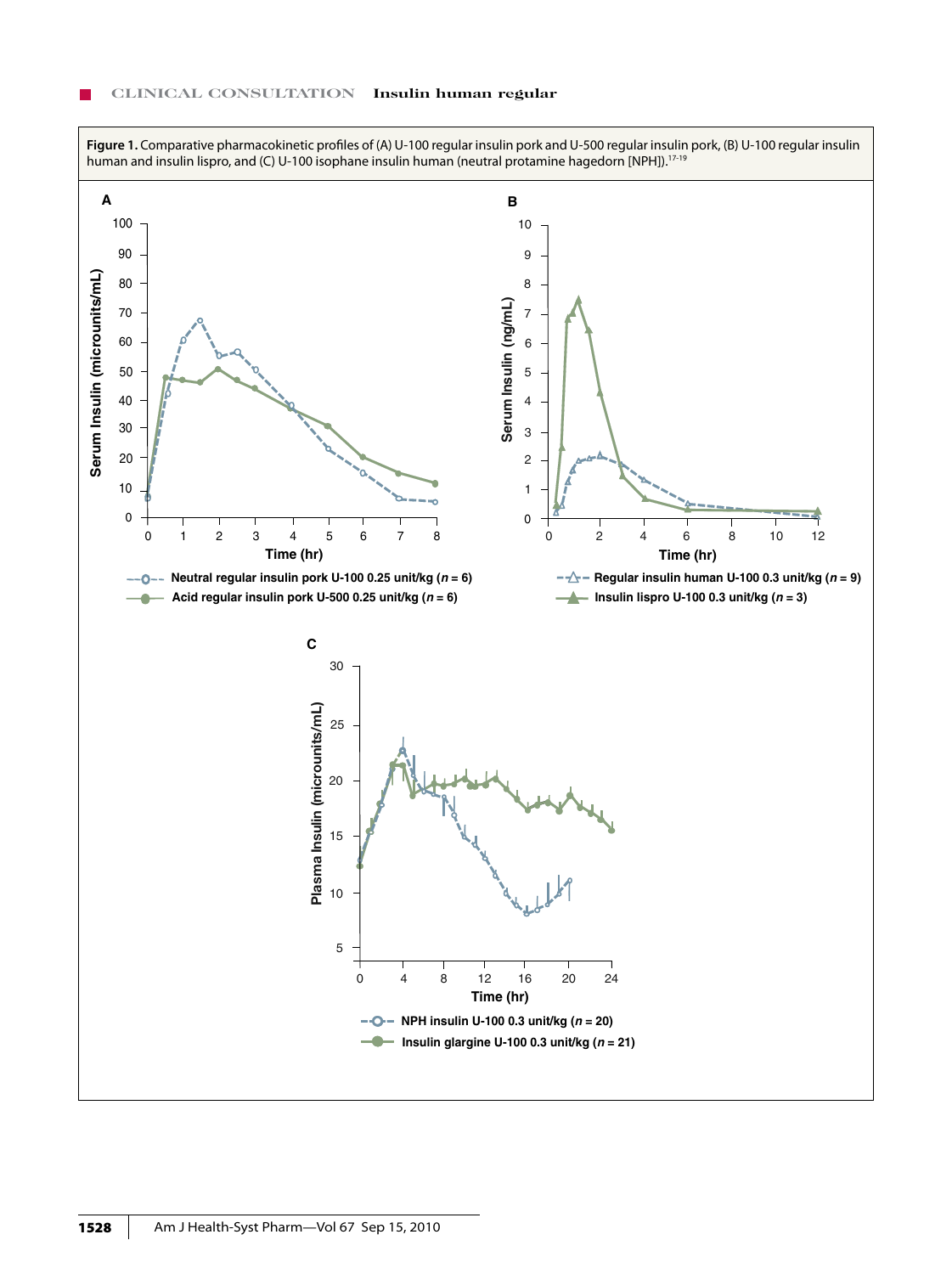# **Efficacy**

Although no randomized clinical trials of U-500 insulin have been conducted, eight case series (seven retrospective24-30 and one prospective<sup>31</sup>; 160 total patients with primarily type 2 diabetes given U-500 insulin for up to 98 months) have been published. These were summarized in a recent clinical review by Lane et al.3 Approximately one third of the patients treated with U-500 insulin were also receiving concomitant oral antihyperglycemic medications, predominantly metformin, consistent with current treatment guidelines.<sup>13</sup> It is important to note that such combination therapy is not approved by the Food and Drug Administration (FDA) due to insufficient study. The combined improvement in  $HbA_{1}$ . values was 1.6%, from a weighted mean of 10.0% at baseline to 8.4% at endpoint ( $p < 0.001$ ), with mean study durations of 3–30 months.3 Some case series reported dramatic HbA<sub>1c</sub> reductions of ≥2%,<sup>24,25,27,30,31</sup> resulting in individual  $HbA<sub>1c</sub>$  values as low as 6.9% at endpoint.<sup>30</sup> The weighted mean total daily dose (TDD) increased from 286 units of U-100 insulin to 316.9 units of U-500 insulin, though the increase was not statistically significant.3 Most patients were managed with twice-daily (at doses as high as  $625$  units daily<sup>31</sup>) or three-times-daily injections of U-500. A smaller number of patients  $(n = 21)$  received U-500 insulin via insulin pump, $24,28-33$  a treatment modality that is not approved by FDA for use with U-500 insulin. Some patients had reductions in insulin dosage over time allowing resumption of U-100 insulin therapy or no longer required insulin after bariatric surgery.<sup>25,29,32,33</sup> Only three published case reports have described the use of U-500 insulin in pregnancy.<sup>34-36</sup> The National Institutes of Health has reported extensive experience treating patients with syndromic etiologies for diabetes,4,8,37-39 including many children and adolescents. U-500 insulin dosages in these patients have been reported to be as high as 566 units/kg/day.39

# **Safety**

Common safety concerns with insulin therapy in patients with type 2 diabetes include hypoglycemia and weight gain. The case series mentioned hypoglycemia occurring rarely (zero or one episode per study period<sup>24,26,28,30</sup>) or infrequently (one or two episodes per patientmonth<sup>27</sup>). One study described a hospitalized patient who erroneously received 500 units of U-500 insulin instead of the 100 units ordered, but the patient recovered uneventfully.<sup>26</sup> Only one report of severe hypoglycemia requiring management in an emergency room has been published; this patient also recovered without major sequelae.<sup>22</sup>

The manufacturer of U-500 insulin conducted a comprehensive evaluation of its database to search for potential dosing errors associated with U-500 insulin in October 2008 in response to the FDA Adverse Event Reporting System report published a few months earlier.<sup>40</sup> Serious and nonserious adverse events reported spontaneously from postmarketing experience and clinical studies were included in the database. Twenty-two cases of medication errors associated with U-500 insulin were identified in the database (Table 1). Administration and dispensing errors were the most common (82% of cases), with hypoglycemia occurring in 36.3% of cases. Hyperglycemia was documented in 2 of the 4 patients who were given U-100 insulin vials instead of the prescribed U-500 concentration. There were two spontaneously reported cases involving U-500 insulin associated with fatal outcomes, including a patient who received a U-500 insulin vial instead of a U-100 insulin vial, overdosed, experienced a hypoglycemic coma, and died. The calculated reporting rate (based on assumptions from the number of vials prescribed from August 2003 to October 2008) for medication errors associated with U-500 insulin was 0.06%, considered to be a rarely reported event.<sup>41</sup> The limitation of the analysis of these reported cases is that the database relies on voluntary reporting systems, which traditionally underreport postmarketing events. Although this analysis suggests that medication errors associated with U-500 insulin are infrequent in a naturalistic setting, practitioners and patients must be diligent with U-500 dose adjustments and frequent selfmonitoring of blood glucose (SMBG) to minimize adverse events.

Weight gain is commonly observed in patients with type 2 diabetes when initiating insulin therapy. Yki-Järvinen<sup>42</sup> reported expectation of approximately a 2-kg weight gain for every 1% decrease in  $HbA_{1c}$  values over time. A recent clinical trial of intensified U-100 insulin therapy (basal bolus therapy or intensified mixtures therapy) in patients with inadequately controlled type 2 diabetes (baseline weight just under 100 kg; body mass index [BMI] just under 35 kg/m<sup>2</sup>) reported a weight gain of 4.0–4.5 kg, with  $HbA<sub>1c</sub>$  reductions of  $1.87-2.09\%$  with either therapy.<sup>43</sup> The weight gain associated with insulin therapy increases the risk of patient resistance against and poor adherence to intensified insulin regimens. In comparison, the analysis of U-500 insulin case series by Lane et al.3 reported a weight gain of 4.2 kg (from a weighted mean weight of 118.8–123.0 kg, *p* = 0.002), which was modest for the degree of  $HbA<sub>1c</sub>$ improvement seen (weighted mean change, 1.6%).

The injection site discomfort associated with administration of large volumes of insulin or insulin analogues with lower pH levels has been reported to be improved with the use of lower-volume U-500.28 Development of a large abscess with repeated injections or infusion site infections were reported in one se-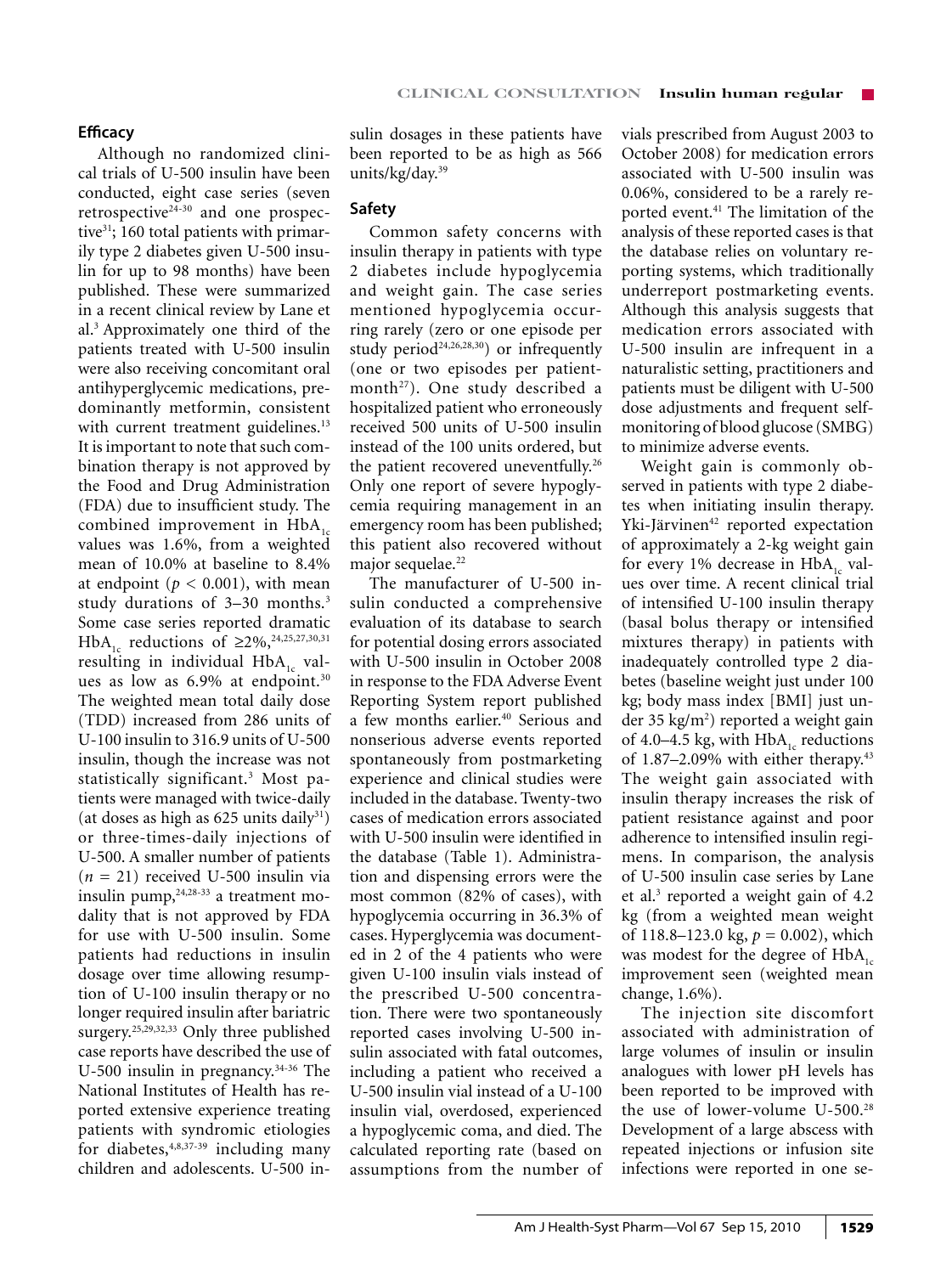| Table 1.<br>Summary of U-500 Medication Errors Associated with U-500 Insulin <sup>a</sup> |                     |                                                          |                          |                                   |  |  |
|-------------------------------------------------------------------------------------------|---------------------|----------------------------------------------------------|--------------------------|-----------------------------------|--|--|
|                                                                                           | <b>No. Errors</b>   |                                                          |                          |                                   |  |  |
| <b>Type of Error</b>                                                                      | <b>Hypoglycemia</b> | U-100 Insulin<br>Used Instead of U-500<br><b>Insulin</b> | U-100<br>Syringe<br>Used | Occurred<br><b>in</b><br>Hospital |  |  |
| Administration errors ( $n = 11$ )                                                        |                     | 4                                                        | 6                        |                                   |  |  |
| Dispensing errors ( $n = 7$ )                                                             |                     | 4                                                        |                          |                                   |  |  |
| Prescription errors ( $n = 2$ )                                                           |                     |                                                          |                          |                                   |  |  |
| Product complaint $(n = 1)$                                                               |                     |                                                          |                          |                                   |  |  |
| Unknown $(n = 1)$                                                                         | $\Omega$            |                                                          |                          |                                   |  |  |

a Based on Lilly Safety System database analysis.

verely insulin-resistant patient with type 2 diabetes who required very high dosages of U-500 (>1350 units/ day via multiple daily injections, up to 3000 units/day by insulin pump). $44$ Interestingly, no pump occlusions have been reported with continuous subcutaneous infusions of U-500 insulin.28 Favorable patient satisfaction with U-500 insulin use has been reported in some case series.<sup>24,28,30</sup>

### **Dosing considerations**

Initiating therapy with U-500 insulin may be intimidating to the patient, prescriber, or pharmacist, as it entails the use of large doses of concentrated insulin. However, unlike starting U-100 insulin for the first time, most candidates for U-500 insulin are already taking large doses of U-100 insulin and usually continue to have significant hyperglycemia. Therefore, given an appropriate dosage, these patients may not be easily susceptible to developing hypoglycemia as they start their U-500 regimen.

Dosing advice for U-500 insulin is experience-based, using regimens that have not been subjected to study in randomized clinical trials. The conversion dose for U-500 insulin can be initially derived from the sum of the TDD of U-100 insulin (basal and prandial or premix) after confirmation of the patient's actual home dosage. Table 2 presents a simplified dosing algorithm that may be used

for patients switching from various high-dose U-100 insulin regimens to U-500 insulin. For those patients with HbA<sub>1c</sub> values of ≥8%, a 1:1 conversion of the TDD of insulin from U-100 to U-500 can be used; for patients with lower initial  $HbA<sub>1c</sub>$ values, a dose reduction of 10–20% has been recommended.<sup>3</sup> Frequency of dose administration can be determined in relation to the TDD (Table 2). Three-times-daily administration may take advantage of the apparent basal and prandial action of the U-500 insulin However, successful glycemic improvement can also be obtained with twice-daily administration in patients resistant to taking more than two injections daily. Like U-100 regular insulin, U-500 is administered preferably 30 minutes before a meal. Although mealtime correction dosing may be applied, use of interprandial corrective dosing is not recommended due to the risk of "stacking," given the expected longer duration of U-500 (Figure 1), particularly with the high doses typically required in practice. An extensive description of dosing options is available elsewhere.<sup>3,38,39</sup> Use of shorter 8-mm versus 12.7-mm needles may be appropriate in patients with a BMI of  $\geq$ 27 kg/m<sup>2</sup>,<sup>45</sup> though this has not been robustly studied<sup>46</sup> (6-mm syringe needles are not available in the United States).

Frequent SMBG by patients is recommended with close telephone

or office follow-up. Self-monitored blood glucose patterns are used for progressive dosage adjustment. Consideration of prelunch and predinner readings is typically used for morning dosage adjustments, and bedtime and fasting readings are used for dinner dosage adjustments with the twice-daily regimen; prelunch, predinner, and bedtime readings are primarily used for making adjustments to a three-times-daily regimen. Persistent fasting hyperglycemia can be addressed by the addition of U-500 (approximately 10% of TDD) at bedtime (monitoring some 2:00 a.m. levels for safety) or by adding a basal insulin (NPH isophane, detemir, or glargine).3 The latter approach is more complex, more costly, and potentially confusing, as two insulin concentrations are used.

Use of U-500 insulin by insulin pump is reserved for very experienced, intensive pump practices.<sup>3,24,28,30</sup> U-500 insulin pump users usually have a history of requiring approximately 3 units/hr basal rate with U-100 insulin,<sup>3</sup> resulting in inconvenient and frequent infusion set, insulin cartridge, and battery changes. Lacking software specific for U-500, programming is done in "pump units" (20% of actual units of U-500), and ratios of basal-to-bolus doses mirror usual pump dosages.<sup>47</sup> A single basal rate is usually selected at the beginning, with subsequent fine-tuning according to blood glu-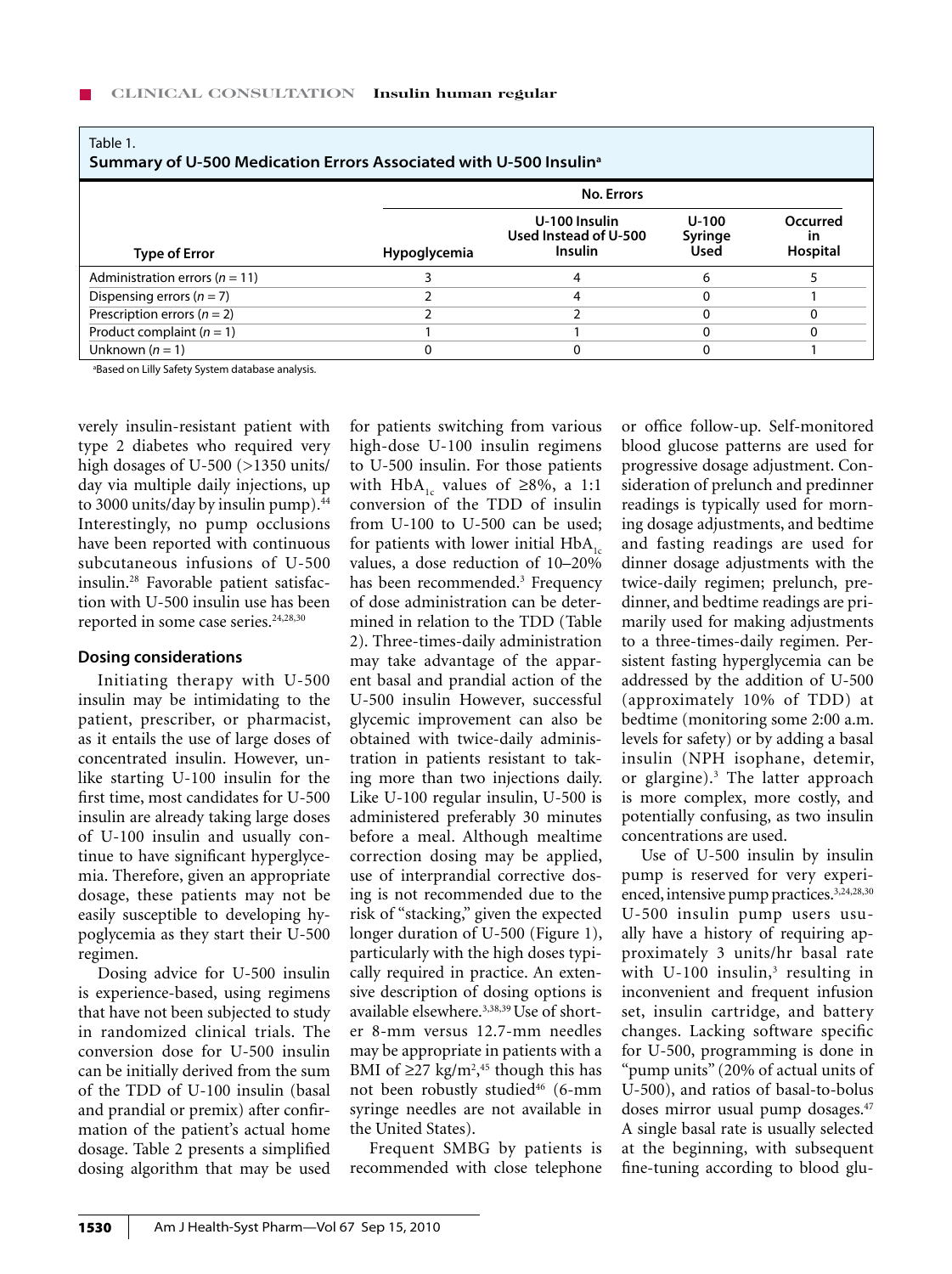cose values. Bolus dosing is usually based on carbohydrate counting or per scheduled meal plans. Details of U-500 insulin therapy via insulin pump are available elsewhere.<sup>3,24,28,30</sup>

# **Prescribing considerations**

With the increase in prescribing of U-500 insulin, pharmacists must assume an active role and be aware of the complex issues involved with appropriate prescribing, dispensing, and provision of patient education to maximize patient safety and avoid administration errors and dosing confusion. Because a dedicated U-500 insulin syringe or pen device is not available, patients have to be clearly instructed by their prescriber on how to use either U-100 insulin or tuberculin syringes to administer U-500 insulin. The dosing instructions are then tailored to the device the patient will use for administration. Being aware of how the patient was taught to inject U-500 insulin will allow pharmacists to ensure that the dosing instructions are clearly understandable to the patient and build on the education the patient has already received. Contacting other institutions for sharing their standard education and educational materials for patients on U-500 is encouraged.

Ambiguity in the notation of dosage and administration instructions could result in a fivefold overdosage or underdosage with U-500 insulin. For example, if a prescriber were to write "inject 30 units of U-500 insulin," is the prescriber meaning to draw up 30 (actual) units of U-500 or does he or she mean to draw U-500 insulin up to the 30-unit mark on a U-100 syringe (corresponding to an actual insulin dose of 150 units)? The risk of these errors may be minimized if the prescriber and pharmacist are diligent about clarifying prescriptions for U-500 insulin. Thus, managed care, long-term-care, and hospital pharmacies must develop a policy for the appropriate and

#### Table 2.

**Simplified Algorithm for Dosage Conversion to U-500 Insulin Therapy Based on a Patient's Previous TDD of U-100 Insulin3,a**

| Required TDD <sup>b</sup><br>(Units) | Route and<br>Frequency <sup>c,d</sup> | U-500 Insulin Dosage <sup>e</sup>                                                     |
|--------------------------------------|---------------------------------------|---------------------------------------------------------------------------------------|
| 150-300                              | Twice daily                           | 50/50 or 60/40 before breakfast and supper                                            |
|                                      | Three times daily                     | 33/33/33 before meals                                                                 |
|                                      | CSII                                  | Three mealtime bolus doses $=$ 50% TDD plus<br>24-hr basal insulin infusion = 50% TDD |
| $300 - 600$                          | Three times daily                     | 33/33/33 before meals                                                                 |
|                                      | Four times daily                      | 30/30/30/10 (mealtimes and bedtime)                                                   |
|                                      | CSII                                  | Three mealtime bolus doses $=$ 50% TDD plus<br>24-hr basal insulin infusion = 50% TDD |
| >600                                 | Four times daily                      | 30/30/30/10 (mealtimes and bedtime)                                                   |
|                                      |                                       |                                                                                       |

a TDD = total daily dose, CSII = continuous subcutaneous insulin infusion, SMBG = self-monitored blood glucose, 50/50 = 50% of TDD prebreakfast and 50% of TDD predinner, 60/40 = 60% of TDD prebreakfast and 40% of TDD predinner, 33/33/33 = one-third of TDD before each meal.

 $^{\rm b}$ Empirically reduce the conversion dose from U-100 by 10–20% if baseline glycosylated hemoglobin (HbA $_{_{1,\cdot}}$ ) is ≤8%; increase the dose by 10–20% if HbA<sub>1c</sub> is ≥10%.

c U-500 bolus doses recommended ≥30 minutes before a meal; adjust dosage according to latest SMBG value. U-500 has prandial and basal time-action profile characteristics.

Basal insulin (glargine, detemir, or isophane [NPH]) may be substituted for bedtime U-500 insulin to adjust fasting blood glucose values according to physician judgment.

e Based on percentage of TDD. May initially use fixed ratios or distribute boluses according to proportion of carbohydrates with meal or carbohydrate-counting according to patient preference and physician judgment.

safe handling of U-500 prescriptions (Appendix A).

The communication regarding the use and dosing of U-500 during transitions between care settings, particularly emergency departments and long-term-care facilities, is an important safety concern. Upon admission to these settings, patients are experiencing acute or chronic changes in their health care that affect their ability to communicate accurate information about their treatment and care.

Although it is expected that admission orders are clarified, patients treated with U-500 insulin have an increased risk of receiving U-100 insulin by mistake, due to minimal experience with U-500 insulin by the staff or the inability to obtain a supply of U-500 insulin for the patient. Assisting patients in the maintenance of up-to-date medication lists for them to carry and adding the use of U-500 insulin to their medical alert identification are ways to minimize adverse consequences.

In 2001, the Institute for Safe Medication Practices (ISMP) recommended exclusive use of tuberculin syringes to administer U-500 insulin.<sup>48</sup> However, in the outpatient setting, the use of U-100 insulin syringes to administer U-500 insulin has become standard practice due to their greater availability, lower cost, and smaller needle size (30–32 gauge versus 27–29 gauge for tuberculin syringes).3 Prescriptions should be clearly labeled as U-500 insulin with actual units and unit markings or volume, depending on the type of syringe the patient is taught about and prescribed. A dosing conversion table with dosage calculation formulas is shown in Table 3. Because of safety concerns, it is imperative for pharmacists to clarify U-500 insulin prescriptions that call for "asdirected" dosing. Pharmacists need to ensure that the patient has been appropriately educated on how to measure and administer doses (Appendix B). For insulin pump therapy, actual units and "pump units" (one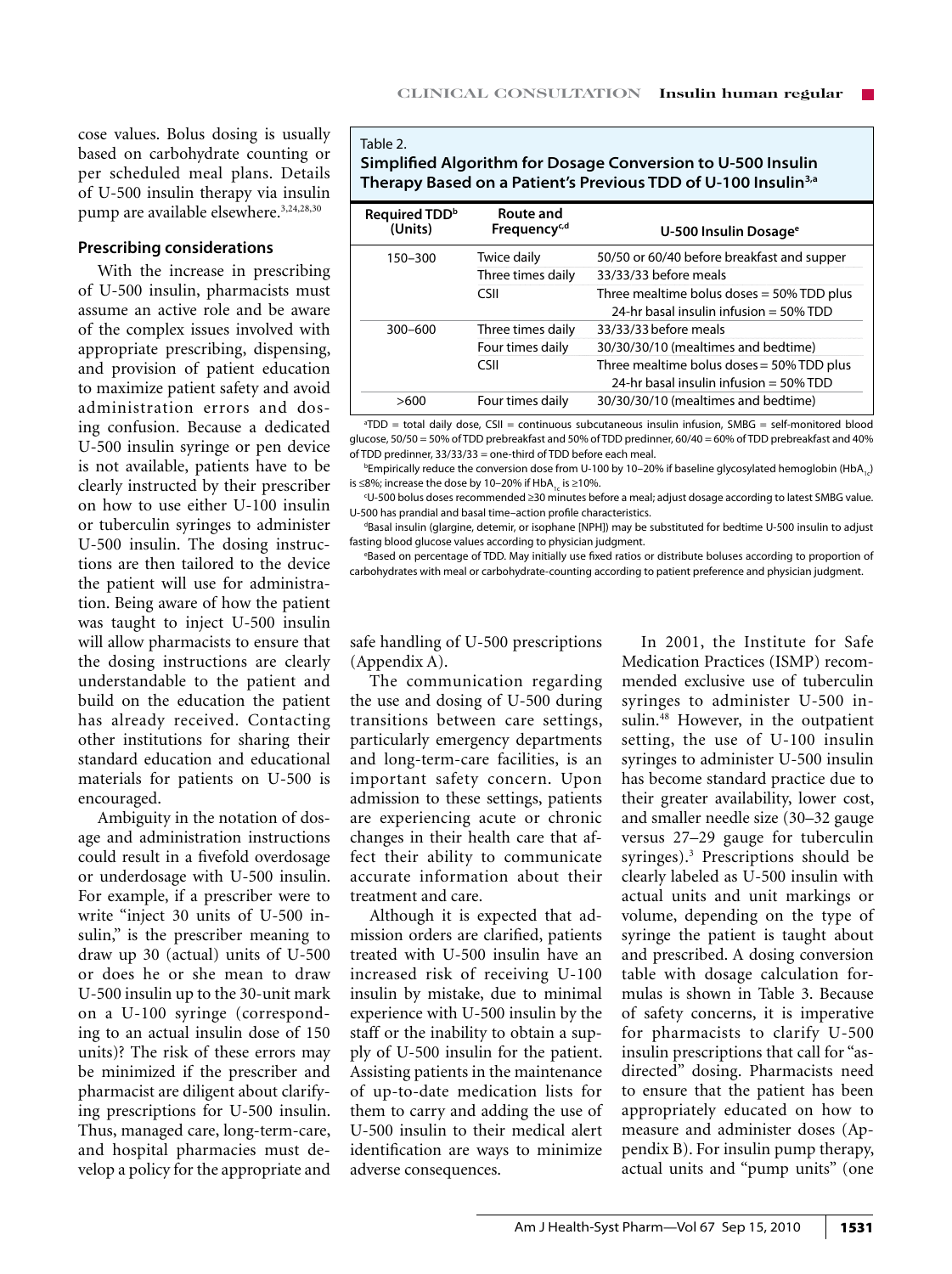### Table 3.

| Dosing Conversion Table and Formulas for Dose and Syringe |  |
|-----------------------------------------------------------|--|
| <b>Markings</b> <sup>a</sup>                              |  |

| <b>U-500 Insulin Dose</b><br>(Actual Units) | U-100 Syringe<br>(Unit Markings) | <b>Volume for Tuberculin</b><br>Syringe (mL) |
|---------------------------------------------|----------------------------------|----------------------------------------------|
| 25                                          | 5                                | 0.05                                         |
| 50                                          | 10                               | 0.10                                         |
| 75                                          | 15                               | 0.15                                         |
| 100                                         | 20                               | 0.20                                         |
| 125                                         | 25                               | 0.25                                         |
| 150                                         | 30                               | 0.30                                         |
| 175                                         | 35                               | 0.35                                         |
| 200                                         | 40                               | 0.40                                         |
| 225                                         | 45                               | 0.45                                         |
| 250                                         | 50                               | 0.50                                         |
| 275                                         | 55                               | 0.55                                         |
| 300                                         | 60                               | 0.60                                         |
| 325                                         | 65                               | 0.65                                         |
| 350                                         | 70                               | 0.70                                         |
| 375                                         | 75                               | 0.75                                         |
| 400                                         | 80                               | 0.80                                         |
| 425                                         | 85                               | 0.85                                         |
| 450                                         | 90                               | 0.90                                         |
| 475                                         | 95                               | 0.95                                         |
| 500                                         | 100                              | 1.00                                         |

a The following dosing formulas may also be used: dose (actual units) × 0.2 = unit markings in a U-100 insulin syringe, dose (actual units)  $\times$  0.002 = volume (mL) in a tuberculin syringe.

fifth of the actual dose) for basal and bolus dosing should be specified on the prescription.

It is also important to note that the U-500 insulin vial and labeling of the vial and box are distinctive. In 2008, the manufacturer obtained FDA approval for color coding of human and analogue insulins: U-500 insulin packaging has black and white lettering with "concentrated" in red, and the vial contains 20 mL (10,000 units) and has a gray flip top (Figure 2).

# **Using U-500 insulin in the hospital**

Insulin is considered a high-alert medication for use in hospitals $52$ ; medication errors with insulin can lead to serious adverse events in hospitals, including death.53,54 The use of concentrated insulin in the hospital can lead to significant confusion and errors at every step of the ordering, dispensing, and administration process.<sup>48,54,55</sup> Several questions are raised when U-500 insulin is needed for a hospitalized patient: How should it be ordered? How is it dispensed? Is it available on the floor? Should the patient be allowed to bring his or her own concentrated insulin vial from home to use during the hospital stay? Developing a systematic process consistent with other high-risk medications will assist institutions in avoiding errors and answer these questions for hospital prescribers. The creation of these systematic processes should occur when developing a defined formulary policy to safely provide U-500 insulin. An order sheet or computer orderentry screen specifically designed for U-500 insulin should be utilized. $54,55$ Errors can occur when U-500 insulin is inadvertently selected when U-100 insulin is desired.<sup>55</sup> Ideally, the screen or order sheet for U-500 insulin should have a different appearance than one used for ordering U-100 insulin.55 This would be another preventive measure to ensure that U-500 insulin is not chosen by accident and can also act as a guide for appropriate dosing.

In outpatient practice, the use of U-100 insulin syringes is widespread. Therefore, most patients who use U-500 describe their dose in terms of what they draw into a U-100 syringe.33 This practice may result in a patient receiving U-100 insulin rather than U-500 insulin.<sup>44</sup> For example, upon admission to the hospital (or arrival to the emergency department), a patient states that his or her insulin dose is "50 units." The patient may inadvertently receive 50 units of U-100 insulin, rather than the 250 units (50-unit markings) of U-500 insulin he or she was taking at home. This error could result in significant hyperglycemia until the error is recognized. A less-common practice is to specify the volume needed per dose if a volumetric (tuberculin) syringe is being used by the patient or if the pharmacy's policy calls for inclusion of the volume of the dose. The previous example would then be ordered as 0.5 mL to be administered via tuberculin syringe. In institutions where orders for U-500 insulin are a rare occurrence, this particular order may result in the pharmacist being notified of a dose that is too small to measure, mistaken as 0.5 unit rather than milliliters. Therefore, combination of the *actual* number of units and either the volume needed<sup>40,48</sup> or "unit markings" on a U-100 insulin syringe should be required. Revised prescribing information for U-500 insulin has recently been submitted to FDA to clarify and reduce the risk of medication errors. However, this suggestion differs from the prior recommendation of ISMP to exclusively use tuberculin syringes for U-500 insulin administration.<sup>48</sup>

Due to the safety concerns and relatively low use of U-500 insulin, many institutions may not have it on the formulary and may ask patients to bring their own vials in to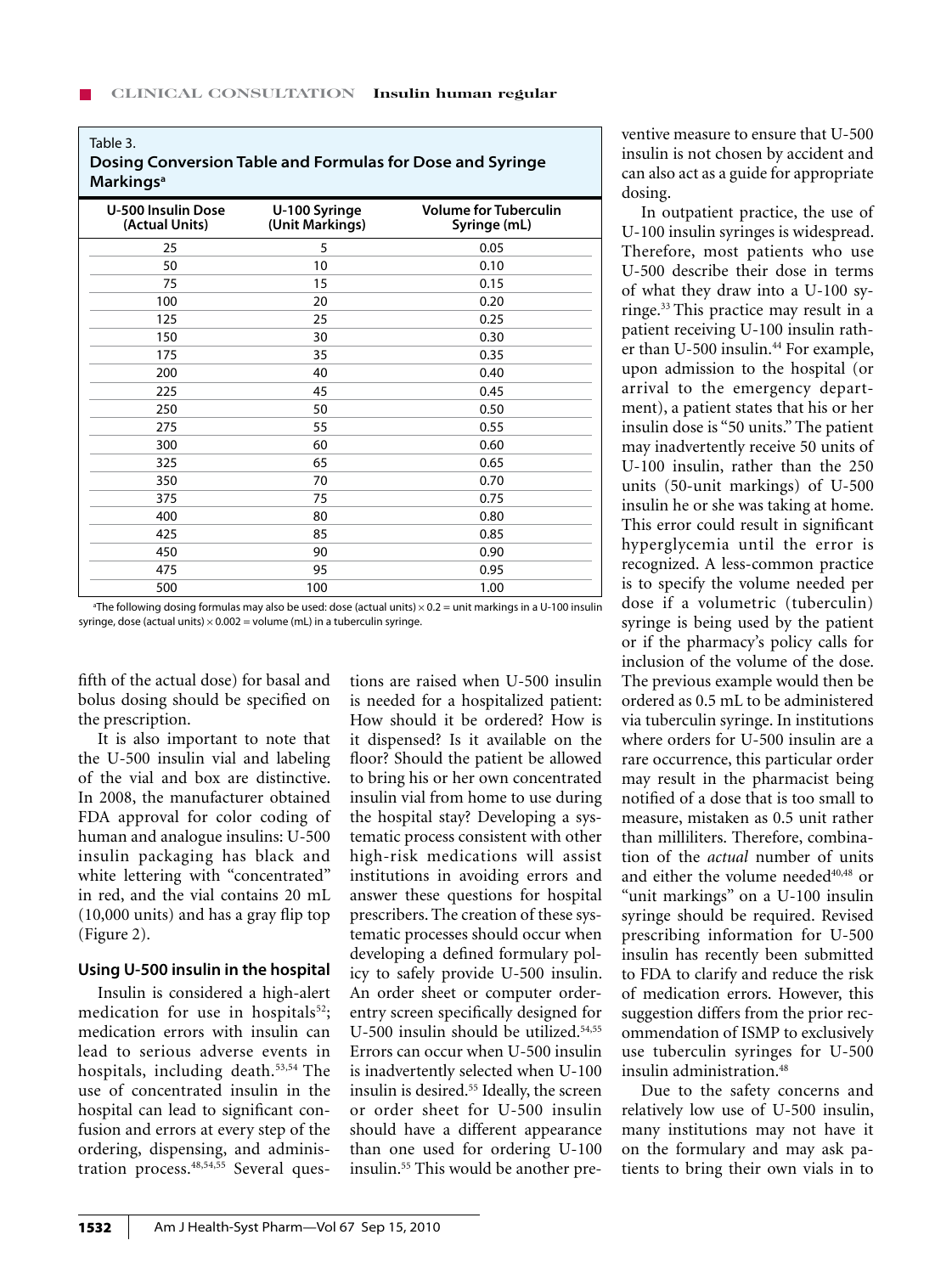be used during their hospital stay. In these situations, the patient's vial should be stored in a different location from any other insulin on the floor. In addition, significant guidance and education should be provided to the nursing staff involved in that patient's care, and the dose should be double-checked before administration (Appendix A).48,52 Institutions may implement policies requiring the pharmacy to prepare and dispense each individual dose of U-500 insulin. This practice avoids the potential incorrect use of U-500 insulin vials outside of the pharmacy, which is recommended by ISMP.<sup>47</sup> Although the U-500 insulin vials are distinctive in their volume and design from U-100 insulin vials (Figure 2), strict compliance with ISMP's recommendation to never store U-500 insulin on the hospital floors can be an important safety measure to help avoid accidental usage.

# **Cost considerations**

U-500 insulin is supplied in a 20 mL vial (containing 10,000 units) and has a considerably higher cost per vial compared with U-100 insulins (10-mL vials, 1,000 units). However, given the concentrated nature of this insulin, the cost on a per-unit basis is substantially less than other currently available insulin products on the market.<sup>39</sup> Knee et al.<sup>22</sup> reported potential cost savings of \$2,600 for insulin and \$3,400 for insulin pump supplies over a one-year period (at 2002 average wholesale prices) with U-500 insulin use via insulin pump. Improving glycemic control over time, potentially reducing long-term diabetes complications $10$  in this population of difficult-to-manage patients, may lead to the greatest cost savings of U-500 insulin use, though this has not been studied in prospective, randomized clinical trials.

# **Conclusion**

U-500 insulin is efficacious and

**Figure 2.** Appearance of U-500 insulin and U-100 insulin vials and boxes. Differentiating features of U-500 insulin include 20-mL vial size, black and white labeling with red lettering of drug warning, brown hatching, and gray flip top.



safe for patients with type 2 diabetes who require a high dosage of insulin to control hyperglycemia. However, health care professionals should be well educated and vigilant about patient safety issues regarding the drug's prescription, dosing, and administration.

#### **References**

- 1. National diabetes fact sheet: general information and national estimates on diabetes in the United States, 2007. Atlanta, GA: Centers for Disease Control and Prevention; 2008.
- 2. American Diabetes Association. Economic costs of diabetes in the U.S. in 2007. *Diabetes Care.* 2008; 31:596-615.
- 3. Lane WS, Cochran EK, Jackson JA et al. High dose insulin therapy: is it time for U-500 insulin? *Endocr Pract*. 2009; 15:71- 9.
- 4. Musso C, Cochran E, Moran SA et al. Clinical course of genetic diseases of the insulin receptor (Type A and Rabson-Mendenhall syndromes): a 30-year prospective. *Medicine.* 2004; 83:209-22.
- 5. Musso C, Cochran E, Javor E et al. The long term effect of recombinant methionyl human leptin (r-metHuLeptin) therapy on hyperandrogenism and menstrual dysfunction in male and female hypoleptinemic lipodystrophic patients. *Metabolism*. 2005; 54:255-63
- 6. Garg A. Acquired and inherited lipodystrophies. *N Engl J Med.* 2004; 350: 1220-34.
- 7. Rooney DP, Ryan MF. Diabetes and partial lipodystrophy following sclerodermatous chronic graft vs. host disease. *Diabet Med.* 2006; 23:436-40.
- 8. Arioglu E, Andewelt A, Diabo C et al. Clinical course of the syndrome of autoantibodies to the insulin receptor (type B insulin resistance): a 28-year perspective. *Medicine.* 2002; 81:87-100.
- 9. U.K. Prospective Diabetes Study (UKPDS) Group. Intensive bloodglucose control with sulphonylureas or insulin compared with conventional treatment and risk of complications in patients with type 2 diabetes (UKPDS 33). *Lancet.* 1998; 352:837-53.
- 10. Diabetes Control and Complications Trial Research Group. The effect of intensive treatment of diabetes on the development and progression of long-term complications in insulin-dependent diabetes mellitus. *N Engl J Med.* 1993; 329: 977-86.
- 11. Diabetes Control and Complications Trial/Epidemiology of Diabetes Interventions and Complications (DCCT/EDIC) Study Research Group. Intensive diabetes treatment and cardiovascular disease in patients with type 1 diabetes. *N Engl J Med*. 2005; 353:2643-53.
- 12. Holman RR, Paul SK, Bethel MA et al. 10-year follow-up of intensive glucose control in type 2 diabetes. *N Engl J Med.* 2008; 359:1577-89.
- 13. Nathan DM, Buse JB, Davidson MB et al. Medical management of hyperglycemia in type 2 diabetes: a consensus algorithm for the initiation and adjustment of therapy: a consensus statement of the American Diabetes Association and the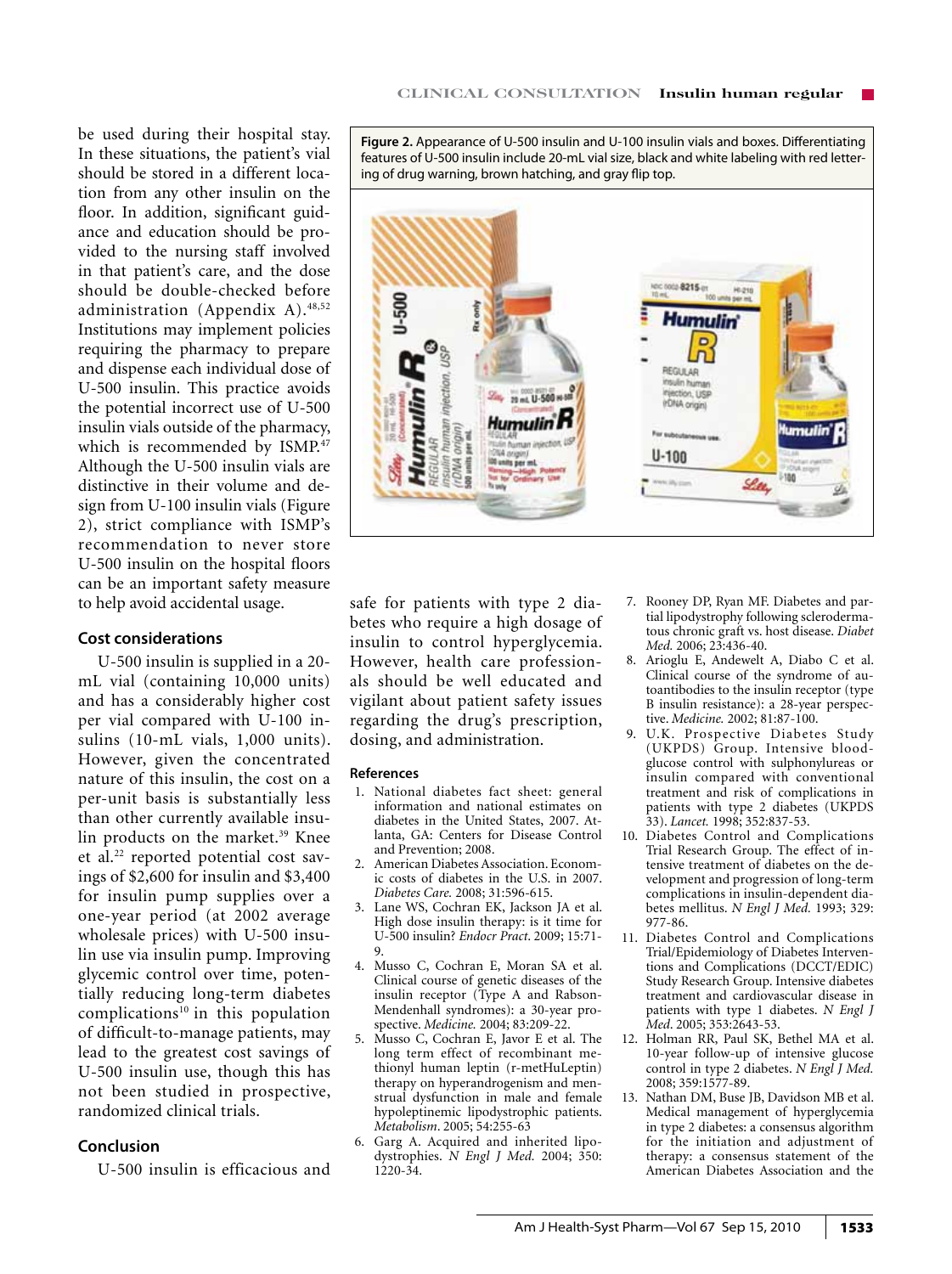European Association for the Study of Diabetes. *Diabetes Care.* 2009; 32:193- 203.

- 14. American Diabetes Association. Standards of medical care in diabetes—2009. *Diabetes Care.* 2009; 32(suppl 1):S13-61.
- 15. Binder C. Absorption of injected insulin. *Acta Pharmacol Toxicol.* 1969; 27(suppl 2):1-84.
- 16. Data on file. IMS Health National Prescription Audit Monthly, July 2005–July 2009. Eli Lilly and Company, Indianapolis.
- 17. Galloway JA, Spradlin CT, Nelson RL et al. Factors influencing the absorption, serum insulin concentration, and blood glucose responses after injections of regular insulin and various insulin mixtures. *Diabetes Care.* 1981; 4:366-76.
- 18. Binder C, Lauritzen T, Faber O et al. Insulin pharmacokinetics. *Diabetes Care*. 1984; 7:188-99.
- 19. Jørgensen KH, Hansen AK, Buschard K. Five fold increase of insulin concentration delays the absorption of subcutaneously injected human insulin suspension in pigs. *Diabetes Res Clin Pract.* 2000; 50:161-7.
- 20. Khan M, Lee YY. The pharmacokinetic and pharmacodynamic properties of regular U-500 insulin in healthy subjects. *Diabetes.* 2007; 56(suppl):1294-P. Abstract.
- 21. Khan MI, Sarabu B. The pharmacokinetic and pharmacodynamic properties of regular U-500 insulin in healthy obese subjects. *Diabetes.* 2009; 58(suppl 1):2333-PO. Abstract.
- 22. Barnett AH. How well do rapid-acting insulins work in obese individuals? *Diabetes Obes Metab.* 2006; 8:388-95.
- 23. Eli Lilly and Company. Initiated clinical trials. www.lillytrials.com/initiated/ files/12774.pdf (accessed 2010 Jun 21).
- 24. Knee TS, Seidensticker DF, Walton JL et al. A novel use of U-500 insulin for continuous insulin infusion in patients with insulin resistance: a case series. *Endocr Pract.* 2003; 9:181-6.
- 25. Garg R, Lawrence IG, Akinsola MO et al. Improved glycaemic control in severely insulin resistant, insulin-treated diabetic patients with U500 Actrapid over two year follow-up. *Diabetologia.* 2004; 47(suppl 1):149. Abstract.
- 26. Neal JM. Analysis of effectiveness of human U-500 insulin in patients unresponsive to conventional insulin therapy. *Endocr Pract.* 2005; 11:305-7.
- 27. Wafa WS, Khan MI. Use of U-500 regular insulin in type 2 diabetes. *Diabetes Care.* 2006; 29:2175-6. Letter.
- 28. Lane WS. Use of U-500 regular insulin by continuous subcutaneous insulin infusion in patients with type 2 diabetes and severe insulin resistance. *Endocr Pract.*  2006; 12:251-6.
- 29. Nayyar V, Lawrence I, Kong MF et al. Long-term follow-up of patients on U-500 human Actrapid. *Diabetologia.* 2007; 50(suppl 1):S395. Abstract.
- 30. Bulchandani DG, Konrady T, Hamburg MS. Clinical efficacy and patient satisfac-

tion with U-500 insulin pump therapy in patients with type 2 diabetes. *Endocr Pract.* 2007; 13:721-5.

- 31. Ballani P, Tran MT, Navar MD et al. Clinical experience with U-500 regular insulin in obese, markedly insulin-resistant type 2 diabetic patients. *Diabetes Care.* 2006; 29:2504-5. [Erratum, *Diabetes Care.* 2007; 30:455.]
- 32. Garg R, Lawrence IG, Davies MJ et al. Improved glycaemic control with short term use of U-500 insulin in poorly-controlled patients with type 2 diabetes mellitus is maintained for up to 3.5 years with conventional insulin regimens: a prospective observational follow up study. *Diabetes*. 2006; 55(suppl):297-P. Abstract.
- 33. Garg R, Johnston V, McNally PG et al. U-500 insulin: why, when, and how to use in clinical practice. *Diabetes Metab Res Rev.* 2007; 23:265-8.
- 34. Hatipoglu B, Soni S, Espinosa V. Glycemic control with continuous subcutaneous insulin infusion with use of U-500 insulin in a pregnant patient. *Endocr Pract.* 2006; 12:542-4.
- 35. Evans KM, Millward BA. Marked insulin resistance in pregnancy. *Pract Diab Int.*  2006; 23:115-7.
- 36. Dolberg BK, Lenhard MJ. Successful outcome of pregnancy in a patient with generalized lipoatrophic diabetes mellitus. *Endocr Pract.* 2000; 6:34-6.
- 37. Kahn CR, Flier JS, Bar RS et al. The syndromes of insulin resistance and acanthosis nigricans: insulin-receptor disorders in man. *N Engl J Med.* 1976; 294:739-45.
- 38. Cochran E, Musso C, Gorden P. The use of U-500 in patients with extreme insulin resistance. *Diabetes Care.* 2005; 28:1240-4. [Erratum, *Diabetes Care.* 2007; 30:1035.]
- 39. Cochran E, Gorden P. Use of U-500 insulin in the treatment of severe insulin resistance. *Insulin.* 2008; 3:211-8.
- 40. Food and Drug Administration. Potential signals of serious risks/new safety information identified from the Adverse Event Reporting System (AERS) between January–March 2008. www.fda.gov/ Drugs/GuidanceComplianceRegulatory Information/Surveillance/AdverseDrug Effects/ucm085914.htm (accessed 2009 Jul 12).
- 41. CIOMS Working Groups III and V. Frequency of adverse drug reactions. Guidelines for preparing core clinical-safety information on drugs. 2nd ed. Geneva: Council for International Organizations of Medical Sciences; 1999:36.
- 42. Yki-Järvinen H. Combination therapies with insulin in type 2 diabetes. *Diabetes Care*. 2001; 24:758-67.
- 43. Rosenstock J, Ahmann AJ, Colon G et al. Advancing insulin therapy in type 2 diabetes previously treated with glargine plus oral agents: prandial premixed (insulin lispro protamine suspension/ lispro) versus basal/bolus (glargine/lispro) therapy. *Diabetes Care.* 2008; 31:20-5.
- 44. Hundia V, Pettit A, Egerton J. Infusion site infection in a patient using U-500 insulin

delivered via insulin pump. *Pract Diab Int.* 2007; 24:489.

- 45. Ross SA, Jamal R, Leiter LA et al. Evaluation of 8 mm insulin pen needles in people with type 1 and type 2 diabetes. *Pract Diab Int.* 1999; 16:145-8.
- 46. Schwartz S, Hassman D, Shelmet J et al. A multicenter, open-label, randomized, two-period crossover trial comparing glycemic control, satisfaction, and preference achieved with a 31 gauge  $\times$  6 mm needle versus a 29 gauge  $\times$  12.7 mm needle in obese patients with diabetes mellitus. *Clin Ther.* 2004; 26:1663-78.
- 47. Tomky DM, Kulkarni K. Intensifying insulin therapy: multiple daily injections to pump therapy. In: Mensing C, ed. The art and science of diabetes self-management education. Chicago: American Association of Diabetes Educators; 2006:371-98.
- 48. Cohen MR. ISMP medication error report analysis: extra caution needed with U-500 regular insulin. *Hosp Pharm*. 2001; 36:616.
- 49. Cooppan R. Acute complications. In: Beaser RS, ed. Joslin's diabetes deskbook: a guide for primary care providers. 2nd ed. Boston: Joslin Diabetes Center; 2007:403-28.
- 50. National Institutes of Health. Clinical guidelines on the identification, evaluation, and treatment of overweight and obesity in adults—the evidence report. *Obes Res.* 1998; 6(suppl 2):51S-209S. [Erratum, *Obes Res.* 1998; 6:464.]
- 51. Laffel L. Sick-day management in type 1 diabetes. *Endocrinol Metab Clin North Am.* 2000; 29:707-23.
- 52. Joint Commission. National Patient Safety Goal: identify and, at a minimum, annually review a list of look-alike/ sound-alike drugs used in the organization, and take action to prevent errors involving the interchange of these drugs. www.jointcommission.org/NR/ rdonlyres/C92AAB3F-A9BD-431C-8628- 11DD2D1D53CC/0/LASA.pdf (accessed 2009 Sep 8).
- 53. ISMP Canada. Insulin errors. *ISMP Can Saf Bull*. 2003; 3(4):1-2.
- 54. Hellman R. A systems approach to reducing errors in insulin therapy in the inpatient setting. *Endocr Pract*. 2004; 10(suppl 2):100-8.
- 55. Cohen MR, Smetzer JL. ISMP medication error report analysis: insulin concentrate U-500. *Hosp Pharm*. 2007; 42:887.

#### **Appendix A—U-500 insulin hospital formulary policy templatea**

- Patients may be considered for U-500 insulin therapy if they are currently on a dosage of ≥200 units per day or coming into the hospital already on a U-500 regimen.
- The U-500 insulin home dosage should be verified by a nurse through patient interview and patient demonstration using the type of syringe the patient uses at home.
- Orders for U-500 insulin should be written as the dosage in *actual units* and the *volume* of that dosage in milliliters (e.g., 80 units [0.16